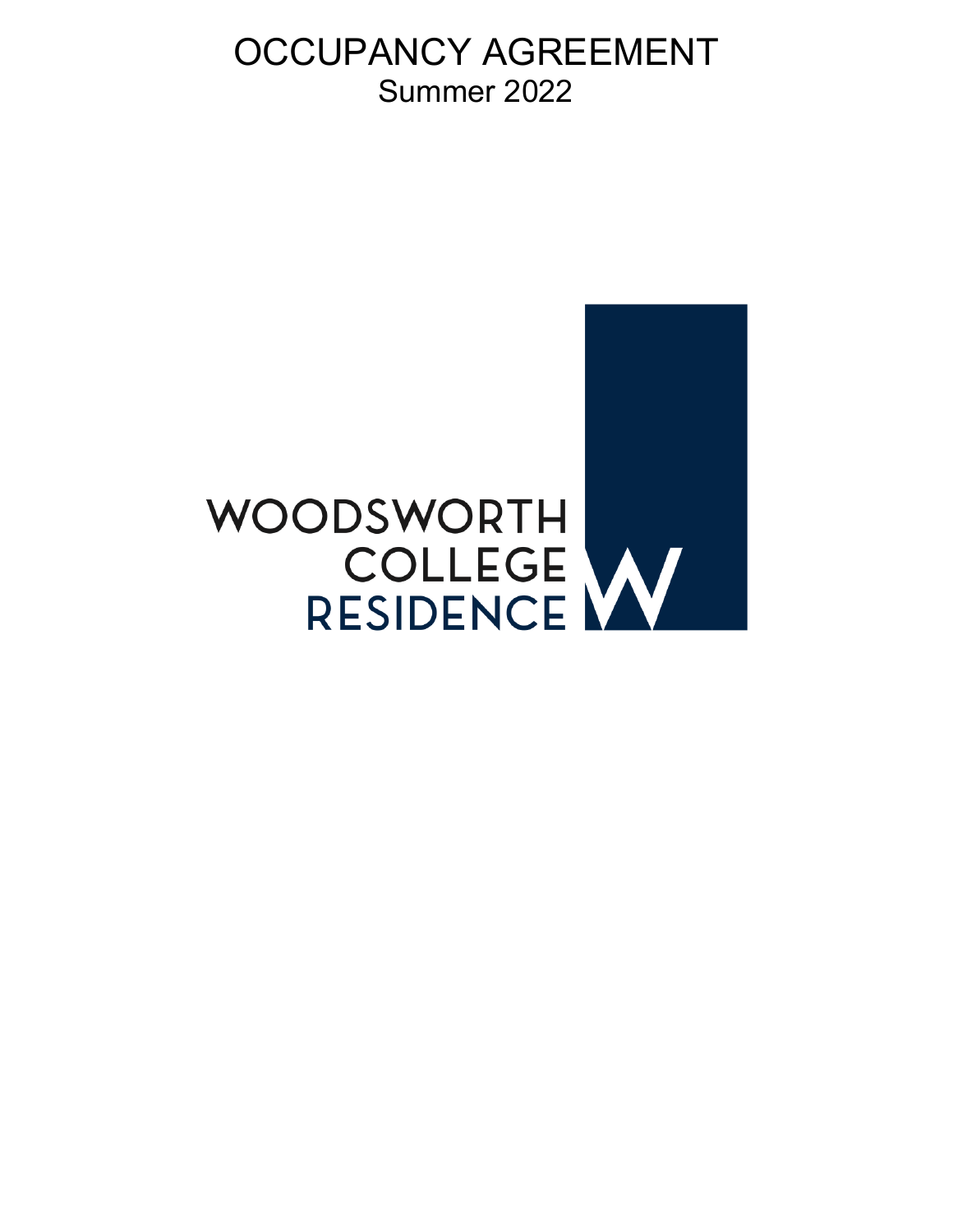In consideration of the mutual covenants contained herein, and in the Summer 2022 Resident Handbook (the "Resident Handbook") available at wdw.utoronto.ca/summerhandbook, Woodsworth College Residence (the "residence") and (the "resident") agree as follows:

# **A. TERM**

The residence grants to the resident a license to occupy a room (the "room") in the residence located at 321 Bloor St. West, Toronto, on the University of Toronto's St. George campus, for a period (the "occupancy period") as specified in the online summer application. The summer occupancy period is between the dates specified in Appendix A and cannot extend into the Fall/Winter academic term. The resident is not permitted to transfer occupancy, booked term, or partial booked term, to a third party.

The residence may at its option extend this license prior to or past the occupancy period and can charge the resident a fee for such an extension.

# **B. CLEANING**

Woodsworth College Residence offers guests the opportunity to stay in an apartment style environment. As such residents are responsible for:

- i) Performing all daily cleaning functions within their suite during their occupancy period, including the washroom and all common areas of the suite.
- ii) Ensuring that the room and suite remain clean.<br>iii) Removing and preventing the accumulation of a
- Removing and preventing the accumulation of all refuse, garbage and/or objectionable material inside the room, the suite, and the residence.

Failure to adhere to these standards will result in the residence applying an additional cleaning charge of \$150 to all residents of the suite. Residence staff may perform suite checks prior to the departure of any suite member.

Your Woodsworth College Residence fees include periodic room cleaning. The cleaning service comprises of general surface cleaning of uncluttered areas of shared spaces in the suite. Provided that residents are performing daily cleaning functions, cleaning staff will enter suites on the days indicated in the schedule provided to you. The cleaning staff will clean washrooms, floors, and the tidy kitchen/living room. Cleaning will occur in shared-suite areas not in individual bedrooms of the suite.

# **C. ELIGIBILITY**

Woodsworth College Residence gives preference to individuals who are actively affiliated with the University of Toronto. Other individuals may be offered accommodation at the discretion of the Residence Office. Anyone with an outstanding balance to Woodsworth College Residence or the University of Toronto will not be eligible for Summer Residence.

Woodsworth College Residence requires the resident's valid **credit card information** on record and all residents must apply via the residence's online application, no exceptions.

# **D. FEES AND PAYMENTS**

The resident will pay the occupancy fee as described in Appendix A and any additional fees prescribed in this Agreement or the Resident Handbook.

Discounted summer fees must be paid in full 15 days prior to the start of the resident's occupancy period.

Regular monthly fees are due in monthly installments:

- The initial payment 15 days prior to the start of the resident's occupancy period
- Recurring on the first of every month

All other fees are due in full 15 days prior to the start of the resident's occupancy period. Non-payment of fees according to these terms will result in termination of this agreement by the residence according to the terms set out in section E of this agreement.

It is agreed that there shall be no reduction of the occupancy fee or any other compensation for or on account of any loss, damage, early check-out, termination that does not adhere to section E, inconvenience or discomfort arising from the interruption or curtailment of any accommodation, facility or service agreed to be furnished by the residence, however caused.

It is agreed that there shall be no reduction of the occupancy or any other compensation for or on account of vacating the residence before the end of the occupancy date.

Any outstanding balance including but not limited to damage charges, fines, or service fees on the resident's invoice on the date of departure or after checking-out at the end of resident's occupancy period, will be automatically charged to the resident's credit card. In cases where the residence is unable to collect outstanding balances from the resident, the resident's outstanding balance will be sent to a collections agency.

# **E. TERMINATION**

This Agreement will terminate at the end of the occupancy period and may be terminated by the resident or the residence before the end of the occupancy period, as set out below.

The rights and obligations of the residence and resident upon termination of this Agreement, set out below, apply whether the termination of occupancy occurs during or at the end of the occupancy period.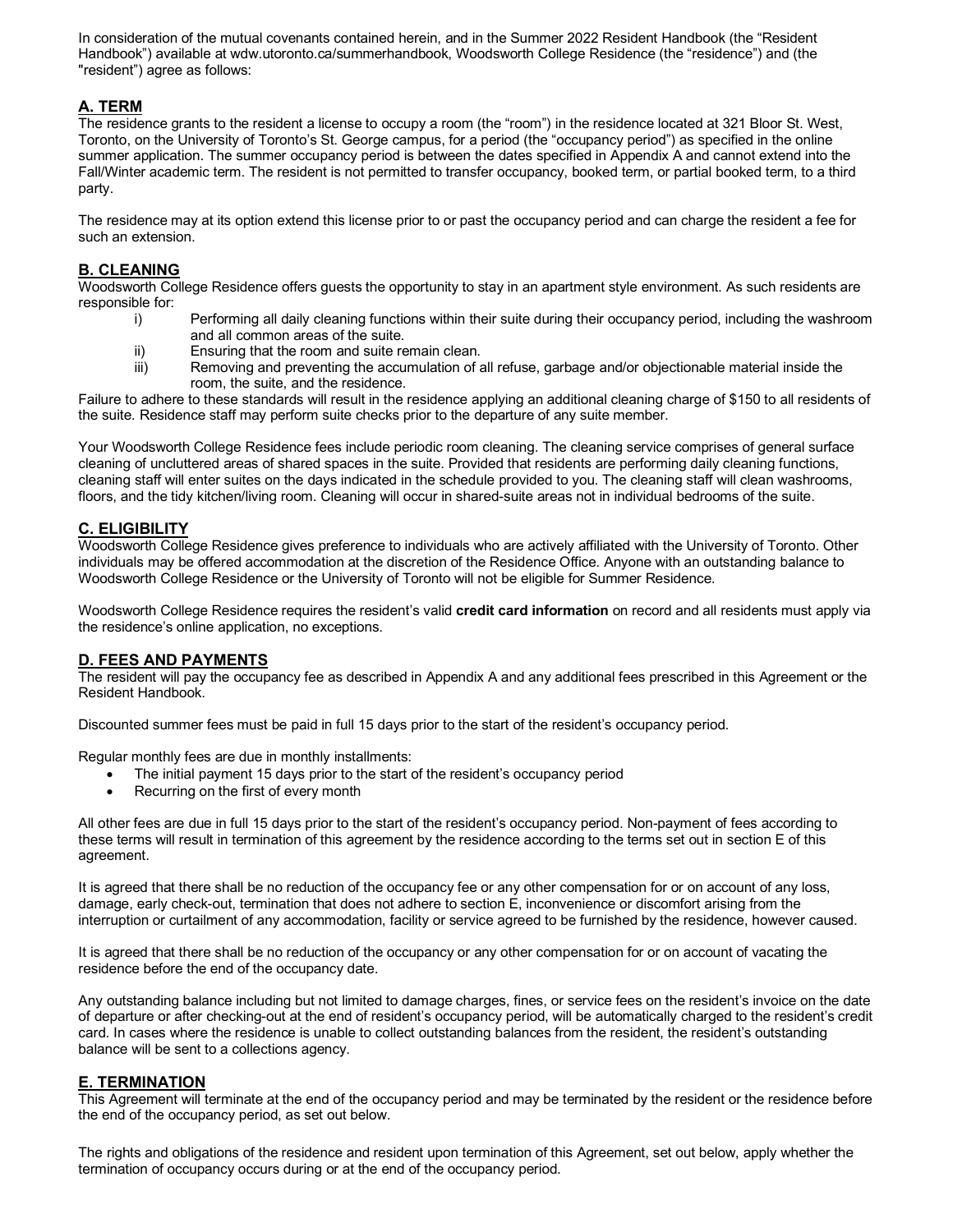## **Termination by the Residence:**

The residence may, at its option, terminate this license and require the resident to vacate upon the happening of any of the following events:

- 1. Non-payment by the resident of any amount due to the residence.
- 2. Breach by the resident of any provision of this agreement pertaining to the rights and obligations of the resident during the occupancy period.
- 3. In accordance with section I.

In the event that the residence exercises its option to terminate this license, the Dean of Students (the "Dean"), Woodsworth College or their designated official shall give written notice of such termination to the resident, which notice shall specify the effective date of termination, which shall also be the vacating date. The notice may be hand delivered to the room or affixed to the door of the room, addressed to the resident. Notwithstanding, the resident will be liable for the payment of the entire amount of the residence fee for the original license period, and no refund will be given.

## **Termination by the Resident:**

By completing the application for summer residence, the resident agrees to be responsible for the room during the occupancy period outlined in their summer application. Requests to withdraw before the end of the occupancy period must be made in writing via e-mail to the Residence Office at summer.residence@wdw.utoronto.ca no later than 30 days prior to the date the resident will vacate.

## **Fees upon termination by the Resident before the end of the Occupancy Period:**

Where the resident terminates this license before the end of the occupancy period outlined in their summer application, the residence retains the right to hold the resident liable for payment of the full amount of the occupancy fee, whether or not the room is re-occupied or the residence is filled. In every case of termination, deposits are not refundable, discounted fees are not applicable and a \$150 cleaning charge shall be applied and in addition:

#### Cancellations Prior To Occupancy Period

After completing and submitting the online application, and paying the deposit, the residence grants the applicant a license to stay in residence for the occupancy period specified in the applicant's online application. Applicants must inform the residence of cancellations in writing via e-mail at summer.residence@wdw.utoronto.ca.

Where an applicant does not pay occupancy fees 15 days prior to their occupancy period:

- The deposit is non refundable.
- **Termination of occupancy agreement.**
- **A cancellation fee** will be calculated from the date that the residence office terminates the occupancy agreement, and a charge equivalent to 15 days will be added according to the "Regular Monthly Summer Fee" in Appendix A.

Where an applicant cancels with written notice 30 days prior to their occupancy period:

The deposit is non refundable.

Where an applicant cancels without 30 days notice prior to the occupancy period and the resident's occupancy period is less than 30 days:

The resident is liable for the entire fee of the original occupancy period.

Where an applicant cancels without 30 days' notice prior to the occupancy period and the resident's occupancy period is more than 30 days:

- The deposit is non refundable.
- Any discounted fees will not apply.
- **A cancellation fee** will be calculated from the date the cancellation is processed by the residence office and a charge equivalent to 30 days will be added, according to the "Regular Monthly Summer Fee" in Appendix A.

#### Termination During Occupancy Period

In all cases:

- The deposit is non refundable
- Any discounted fees will not apply.
- Withdrawal on or after August 1, 2022: the resident shall be responsible for the complete occupancy fee and will not be entitled to any refund.
- All of the above is based on 30 days written notice. If less notice is given, the refund schedule is calculated based on the date that the residence office processes the cancellation request and a charge equivalent to 30 days will be added according to the "Regular Monthly Summer Fee" in Appendix A.

If a resident's occupancy period is less than 30 days:

• Where the resident withdraws from residence before August 1, 2022, residence fees will be adjusted based on the "Nightly Cost" on Appendix A.

If a resident's occupancy period is more than 30 days:

- Where the resident withdraws from residence before August 1, 2022, residence fees will be adjusted using the "Regular Monthly Summer Fee" according to Appendix A.
- Where the resident withdraws from residence on or after August 1, 2022, residence fees will not be adjusted.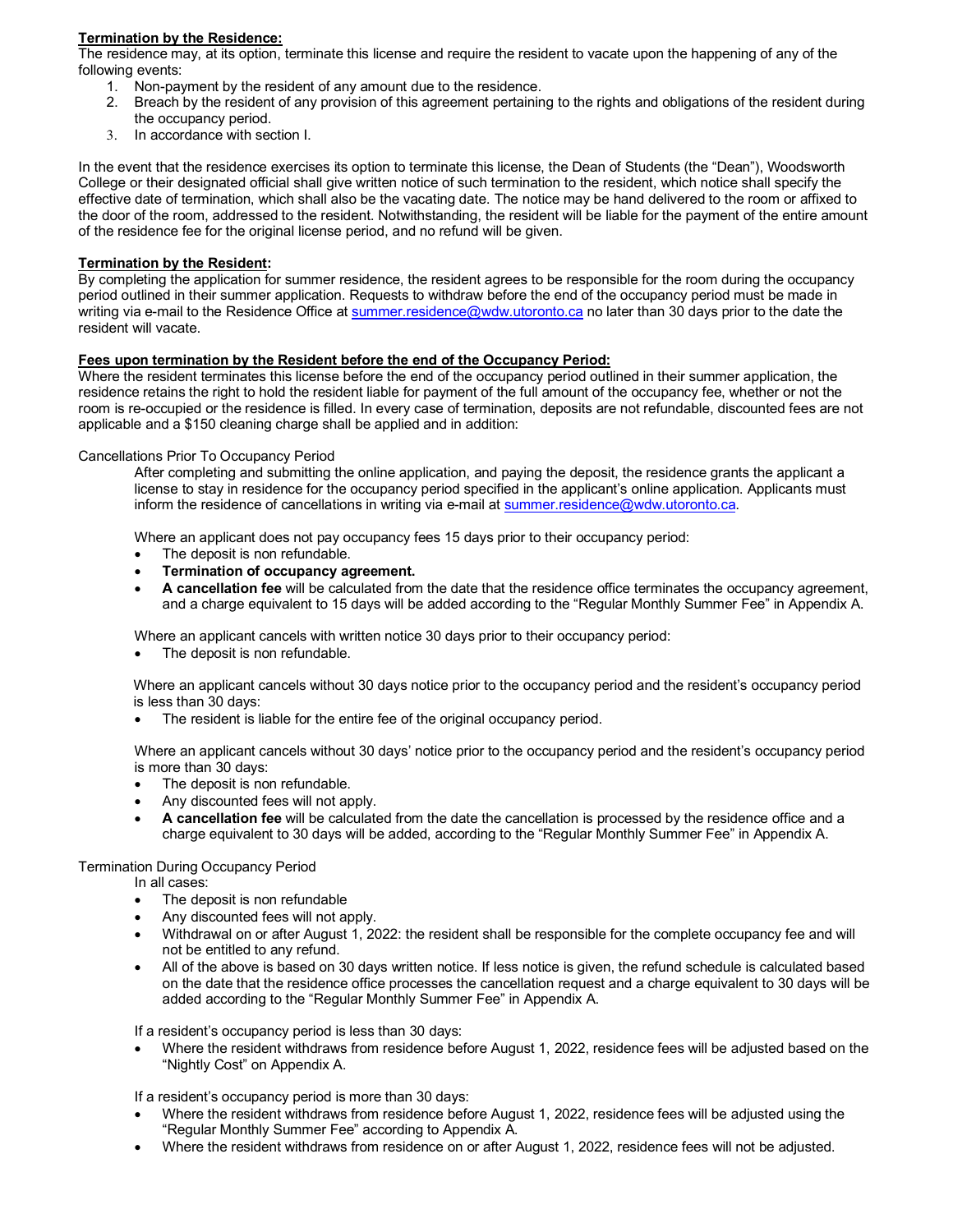## **Rights and obligations of Residence upon termination of Occupancy:**

After the vacating date, residence staff shall have the right to enter the room and change the locks without notice or liability to the residence and without providing the resident with a new key for the lock. The residence has no responsibility for any possessions of the resident or of any other person remaining in the room or the residence after the vacating date. The university has the absolute right to dispose of such possessions after the vacating date without any liability to the residence.

## **Rights and obligations of Resident upon termination of Occupancy:**

The resident has no vested right to occupy the room after the vacating date. By 12:00 noon on the vacating date, the resident will:

- vacate the room
- remove all of their possessions from the room
- remove all of their possessions from common areas of the suite
- ensure the room is left in a clean and orderly condition
- lock the bedroom and suite doors
- officially check out at the front desk
- return the room keycard to the front desk

Until ALL these steps are taken, a resident is still considered to be "a resident" and is not considered to have moved out. If the resident abandons their room it is NOT considered to be "moving out". If a room/common areas/entire suite is left in an unclean or damaged condition, all residents of the suite will be billed a cleaning/damage charge for cleaning and maintenance of the room. If the damage or cleaning is in the resident's room, only the resident will be charged. There is a minimum charge of \$195 damage charges will be billed as outlined in the Residents' Handbook. The fee may be higher depending on the state of the room. Any items left behind by the resident will be removed at a charge of \$50 and will be immediately taken to garbage disposal; the \$50 fee will be automatically charged to the resident's credit card. Any concerns about the state of the suite prior to departure should be immediately directed to the residence office by the resident to summer.residence@wdw.utoronto.ca. The residence shall not be liable to the resident for any loss. The resident has no vested right to occupy the room after the vacating date.

# **F. RIGHTS AND OBLIGATIONS OF RESIDENCE DURING OCCUPANCY PERIOD**

## **The residence shall**:

- Assign the student a room and one room key;
- Maintain the room, the suite and the common space in a reasonable state of repair and fit for habitation (NOTE: residents are responsible for the daily cleaning of the room and suite).

## **Residence staff has the right to**:

- retain and use a master key giving its representatives access to the room for the purposes permitted hereunder or by law;
- enter the room/suite during business hours upon the giving of notice (24 hours) to the resident and at regular intervals not more frequent than bi-weekly
- enter the room/suite at any time and without notice in the event of an emergency or perceived emergency and to assess the safety of occupants and/or to assess facilities concerns
- enter the room in order to examine the state of the room, including the state of sanitation and repair, and to make such repairs, changes or improvements to the room and/or the furnishings therein as the residence may deem necessary or desirable

#### **Room Assignments**

Woodsworth College residence will assign a room to the resident using the following criteria in order:

- availability
- single gender or mixed gender
- matching occupancy periods
- mutual suitemate requests
- information provided by the resident to the residence on the online summer residence application

Residence staff can modify room assignments as necessary until a resident checks-in. Please be aware that the room assignments shown on communications with the residence may change up until the day of your check-in.

#### **Suitemates**

At any point during the occupancy period, Woodsworth College Residence reserves the right to add or change suitemates at the discretion of the residence staff.

Suitemate requests made after the submission of the online summer application must be made by email to summer.residence@wdw.utoronto.ca, are not guaranteed, and will considered based on the room assignment criteria.

#### **Moving**

The residence reserves the right, to be exercised by residence staff to substitute another room in the residence for the room at any time during the occupancy period. The substituted room shall be deemed to be the room for all purposes hereunder and the resident shall forthwith move to that other room.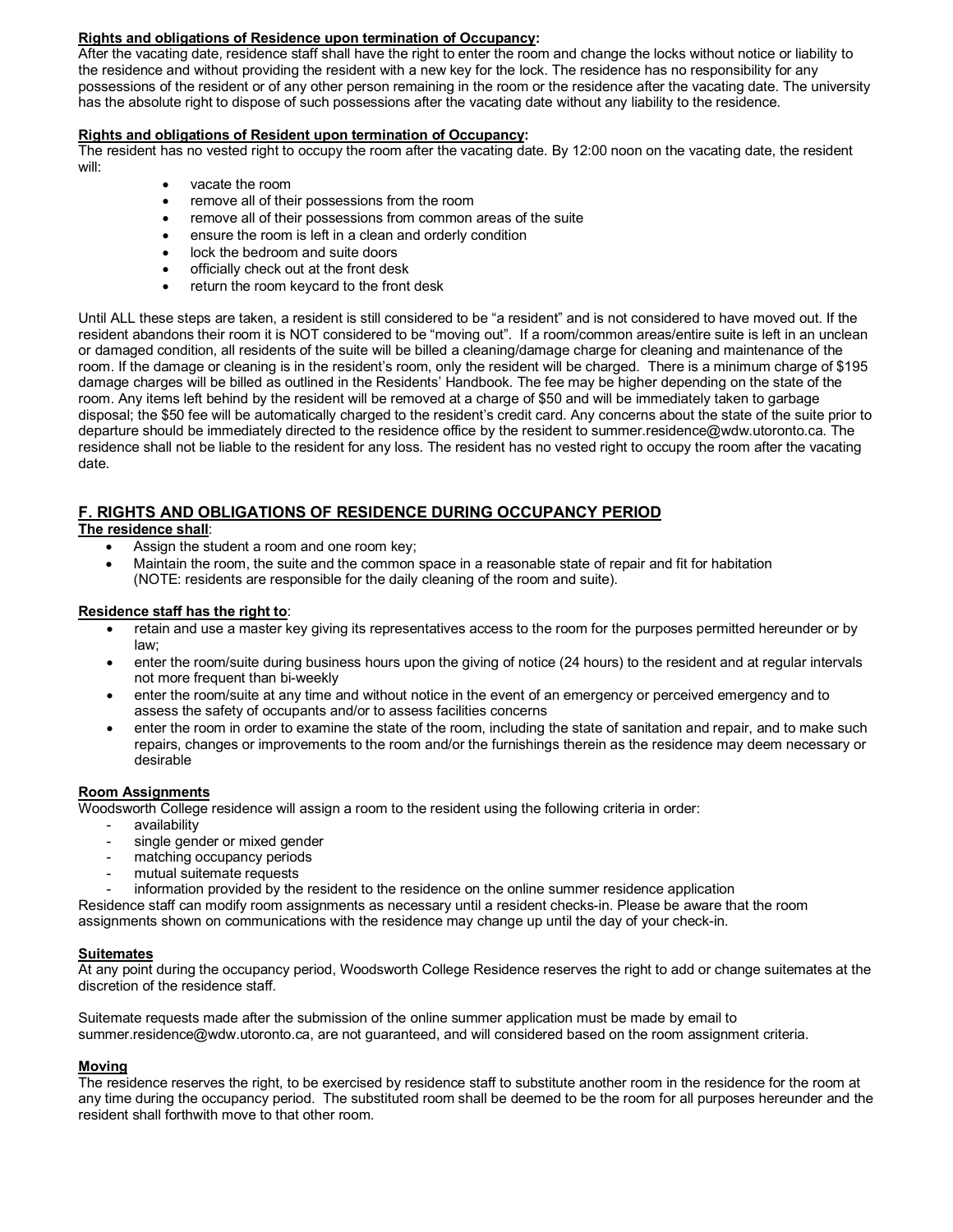#### **Room Change Requests**

Room changes are accommodated based on available space and are processed at the discretion of the residence administration. Room change requests must be made in writing to the Residence Office. Submission of a room change request does not guarantee a room change. A service fee of \$150 is charged for the processing of a room change.

# **Security**

The residence will take a picture of each resident. This picture will be used to verify the resident's identity for purposes of entering the residence, or other purposes, such as verifying identity during a lock out.

The resident must not give out their key or access to their assigned room. The resident must return the room key to the residence at the end of their term.

Security cameras are located in the lobby area, the main floor and basement of the residence.

# **G. RIGHTS AND OBLIGATIONS OF RESIDENT DURING OCCUPANCY PERIOD**

#### **The resident shall**:

- 1. Abide by the rules and regulations outlined in this Occupancy Agreement as well as the Resident's Handbook, which form part of this agreement.
- 2. The Resident will not under any circumstances tamper with or change the lock or add a lock, locks or other security device to the door of the Room or the Suite.
- 3. The University of Toronto requires all those intending to be present on our three campuses, or on premises owned or operated by the university, to be fully vaccinated against COVID-19 and provide proof of vaccination. For full information on U of T's vaccine requirement visit http://utoronto.ca/utogether/vaccines

## Emergency Circumstances

The residence reserves the right to contact the emergency contact listed on the resident's application in cases where the residence believes there to be an urgent or emergency situation. Should the resident's emergency contact not be available, the residence reserves the right to contact a family member or guardian. An emergency contact must be provided to the residence; preferably local.

A state of emergency, or other unforeseen developments (e.g. severe weather conditions, fire, leaks in City plumbing) may make normal residence operations difficult or impossible to sustain. The residence reserves the right to require the resident to vacate the room immediately if safety measures are compromised or on 48 hours written notice. Should an event of this nature occur, the residence(s) of the university will be closed and no access will be permitted. The residence is under no obligation to provide the resident with alternative housing, or to provide compensation.

# **NOTE: The residence reserves the right to amend these standards and make any additional regulations or policies as the need arises. Residents will always be given notice in writing when such changes occur. The residence will consult with residence council representatives when making policy changes.**

# **H. LIMITATION OF LIABILITY AND INDEMNITY**

The residence shall not be liable to the resident for any damage to or loss of or theft of personal property or for personal injury, including death, on the residence property, save where the same is caused by the willful or negligent act or omission of the residence or those for whom the residence is in law responsible. The resident will indemnify the university and save it from any and all liability in respect of any injury, loss or damage occasioned by any act or omission of the resident, their guests, agents or invitees.

# **I. EMERGENCIES AND OTHER UNAVOIDABLE EVENTS**

An "Emergency" means a health emergency or other unavoidable event which is beyond the reasonable control of the University, which results in a situation in which the University determines in its sole discretion, based on advice from a medical professional, or a directive, bulletin, notice or other form of communication, order or legislation form a public health authority or other authority having jurisdiction, or other information or advice deemed relevant by the University ("**Directives**"), that a Resident, employees of the University or other persons or invitees, are or may be exposed to imminent danger from a dangerous condition or situation, damage to the Residences, disease, virus or other biological or physical agents that may be detrimental to human health, while in the Residences.

If an Emergency exists, the University may amend, supplement or otherwise enforce any rules or regulations in existence, may impose additional rules and regulations, and may impose restrictions to mitigate or minimize the effects of the Emergency. Without limiting the generality of the foregoing:

- during an Emergency, the University shall be entitled to restrict or limit access to Residences to employees of the University only, and/or to prohibit entry by a Resident, visitors or invitees for a reasonable period of time during such event;
- notwithstanding that the University may have entered into an Occupancy Agreement with a Resident, the University shall have the right during an Emergency, to terminate such agreements prior to the commencement of the Occupancy Period, in order to comply with Directives or where the University determines that it will not be safe to operate Residences for a Fall and/or Winter Semester, and the University shall have no liability to a Resident as a result of such termination;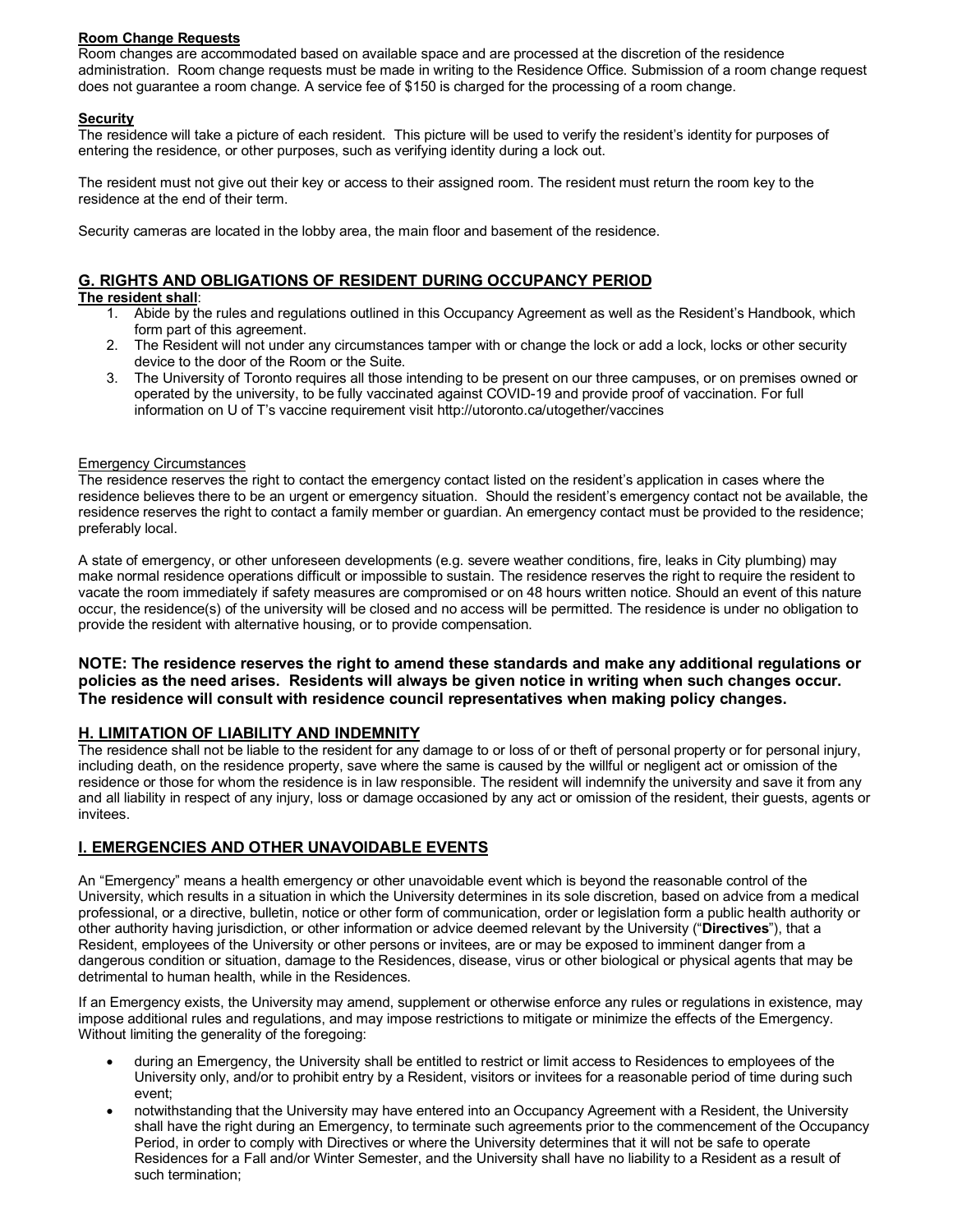- the University shall be entitled during an Emergency to close all or any part of the Residences if it determines that it is not safe to continue to operate the Residences or certain parts thereof, in which case a Resident shall vacate the Room they occupy in accordance with the reasonable requirements of the University;
- the University shall be entitled, during such time as there is an Emergency to require all Residents to comply with reasonable measures imposed in respect thereof by the University, including health screening, the use of hand washing and other sanitation products directly related to the management of the health threat, attendance at mandatory training sessions, and the use of additional protective clothing by all Residents such as protective barriers, gloves and masks; and
- during an Emergency, the University shall also be entitled to specify specific modes of entry and exit from and to the Residences for Residents generally or Residents who may have a heightened risk of either exposure to a health threat or a heightened risk of transfer of unhealthy condition to other Residents, invitees or visitors in the Residences.

Where an Emergency or any other restrictive governmental laws or regulations, fire, damage, or other unavoidable event which is beyond the control of the University, results in the closure of a Residences during the Occupancy Period, the University, in its sole and absolute discretion shall determine what, if , any fees shall be refunded to the Resident, having regard to the length of the closure, the nature of the event causing the closure and such other factors as the University deems appropriate in the circumstances.

# **J. OTHER FACTORS**

The Woodsworth Residence building houses a restaurant that is located on the north east side of the building, with patio seating on the east side. There will be noise and/or possibly smoke emanating from this area.

Residents may experience noise generated by local traffic, emergency services, construction vehicles, garbage trucks, maintenance truck pick-ups and other typical urban noise.

**There may be construction beginning on two buildings; one directly adjacent to the Woodsworth College Residence building atop the Goldring Center for High Performance Sport, and one south of the Woodsworth College building. As a result, there may be noise, dirt, lack of privacy and other construction related effects on residents, in particular on those residents facing the construction, but all rooms could be affected due to close proximity.**

**The residence will be initiating extensive roof replacement/repairs. As a result, we anticipate scaffolding and staging areas around the building and/or courtyard. There may be noise, dirt, lack of privacy and other construction related effects on residents, in particular on those residents facing roof sections, but all rooms could be affected. This work may necessitate periodic shutdowns of utility infrastructure or HVAC equipment.**

We have been advised by the City of Toronto that extensive construction will be occurring on Bloor Street, on the north side of the building. The work will include interruption of water services, road construction, and the replacing of boulevards and sidewalks. For updated information please see toronto.ca/bloorstreetconstruction

Woodsworth College Residence will adhere to any public health measures, guidelines, or legislation. It may be necessary to restrict access to building amenities, services, and/or guest registration.

There will be no compensation or reduction in residence fees for any suites/rooms affected by any of the aforementioned conditions.

From time to time, the Dean may release limited resident information under controlled circumstances to approved third parties, for the specific purpose of facilitating resident voting in federal, provincial, municipal or student society elections.

# **K. RESIDENTIAL TENANCIES ACT**

As the living accommodation is provided by Woodsworth College Residence to its students or staff, all major questions relating to the living accommodations are decided after consultation with a council within the residence and, the living accommodations are not intended for year-round occupancy or living accommodation and do not contain their own self-contained bathroom and kitchen facilities, the residence is exempt from the Residential Tenancies Act, 2006 (RTA) based on S. 5 (g) of the RTA.

# **L. AGREEMENT IN WRITING**

This agreement and the attached appendix and the Summer Resident Handbook constitute the entire agreement between the parties. There are no representations, warranties, collateral agreements or conditions affecting the room or this agreement except as expressed herein and as amended with sufficient notice to residents.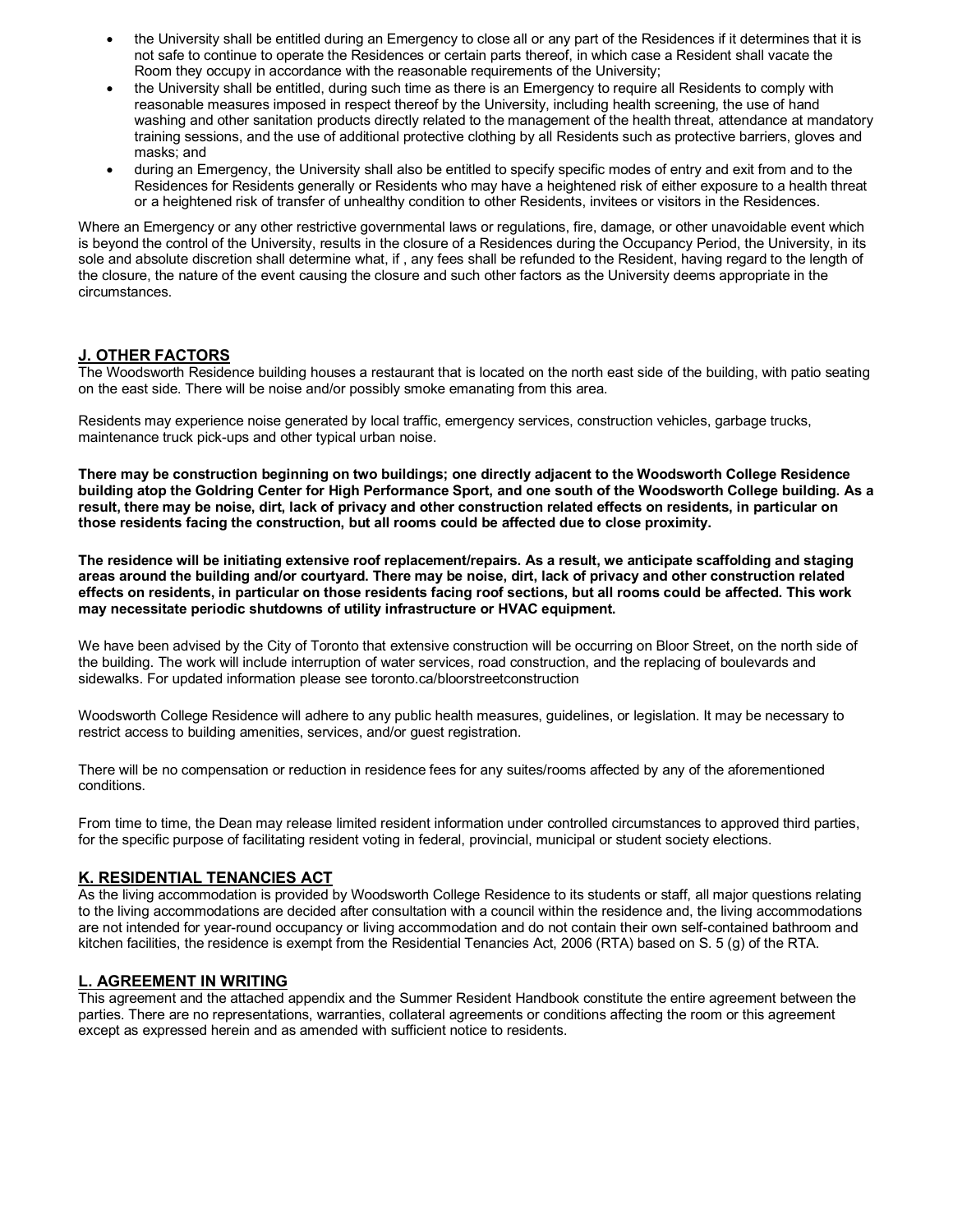# **APPENDIX A**

# FEE SCHEDULE

# **SINGLE ROOM IN 4,5 OR 6 BEDROOM SUITE**

#### **STUDENT FULL TERM SUMMER DISCOUNT FEE:**

| Occupancy Period *            | Deposit ** Cost*** |                       |
|-------------------------------|--------------------|-----------------------|
| May 6, 2022 – August 26, 2022 | \$800.00           | $\frac{$4,650.00}{ }$ |

This is a discounted price and the payment must be made in full 15 days prior to the start date of the full term occupancy period, otherwise; accommodation costs will be recalculated based on the appropriate daily, monthly and/or semester fees. This price is offered only during the exact dates indicated occupancy period.

Students who stay for the May 6 – August 26, 2022 occupancy period may choose to extend their stay based on availability:

- May 1– 5, 2022 by paying an additional flat rate of \$400.00

- August 27 – 29, 2022 by paying an additional flat rate of \$400.00

Students must arrange these extensions with the residence office in advance and payment for these options must be made in full prior to check in.

## **U of T STUDENT FULL TERM SUMMER DISCOUNT FEE:**

| Occupancy Period *            | Deposit ** Cost*** |            |
|-------------------------------|--------------------|------------|
| May 6, 2022 - August 26, 2022 | \$800.00           | \$4,440.75 |

U of T students that apply to summer residence prior to March 30<sup>th</sup>, 2022 will receive an additional discount of 4.5% from the cost of the student full term summer discount fee. This is a discounted price and the payment must be made in full 15 days prior to the start date of the full term occupancy period, otherwise; accommodation costs will be recalculated based on the appropriate daily, monthly and/or semester fees. This price is offered only during the exact dates indicated occupancy period.

Students who stay for the May 6 – August 26, 2022 occupancy period may choose to extend their stay based on availability:

- May 1– 5, 2022 by paying an additional flat rate of \$400.00

- August 27 – 29, 2022 by paying an additional flat rate of \$400.00

Students must arrange these extensions with the residence office in advance and payment for these options must be made in full prior to check in.

## **STUDENT FIRST SEMESTER SUMMER DISCOUNT FEE:**

| Occupancy Period *         | Deposit **   Cost*** |                          |
|----------------------------|----------------------|--------------------------|
| May 6, 2022 – July 1, 2022 | \$800.00             | $\frac{1}{2}$ \$2.620.00 |

This is a discounted price and the payment must be made in full 15 days prior to the start date of the full term occupancy period, otherwise; accommodation costs will be recalculated based on the appropriate daily, monthly and/or semester fees. This price is offered only during the indicated first semester occupancy period; this price cannot be used in conjunction with stays that do not correspond exactly with the first summer semester occupancy period.

#### **STUDENT SECOND SEMESTER SUMMER DISCOUNT FEE:**

| Occupancy Period *             | Deposit **   Cost*** |                       |
|--------------------------------|----------------------|-----------------------|
| July 3, 2022 – August 26, 2022 | \$800.00             | $\frac{1}{2}$ ,620.00 |

This is a discounted price and the payment must be made in full 15 days prior to check in full prior to the start date of the full term occupancy period, otherwise; accommodation costs will be recalculated based on the appropriate daily, monthly and/or semester fees. This price is offered only during the indicated second semester occupancy this price cannot be used in conjunction with stays that do not correspond exactly with the second summer semester occupancy period.

#### **REGULAR MONTHLY SUMMER FEE:**

| Potential Occupancy Period * | Deposit <sup>**</sup> Cost*** |                          |
|------------------------------|-------------------------------|--------------------------|
| May 6, 2022 – August 26 2022 | \$800.00                      | $\frac{1}{2}$ \$1,710.00 |

The first monthly payment must be made 15 days prior to check in. Subsequent monthly payments will be automatically charged to your credit card on the monthly anniversary of your arrival date. Alternative payment arrangements may be made with the Residence Office prior to check in.

#### **REGULAR NIGHTLY FEE**

\$89.00/night. Minimum stay of 2 weeks is required. Full payment must be received prior to check in.

#### **OVER STAY COST**

If a resident fails to check-out by 12:00 noon on their scheduled departure date, the residence will automatically charge the resident's credit card an over stay charge of \$120 every day at 12:00 noon until the resident has checked-out at the front desk. Abandoning one's room is NOT considered to be "moving out" or "checking-out", please see section [F] on *Rights and obligations of Resident upon termination of Occupancy* included in the occupancy agreement.

#### **Notes:**

\* Guests are required to vacate their room at 12:00 noon on their check out date. Extensions past August 26th,2022 are possible **only for students who stay for the full summer term according to the terms specified in the Student Full Term Summer Discount Fee;** otherwise, extensions are not possible.